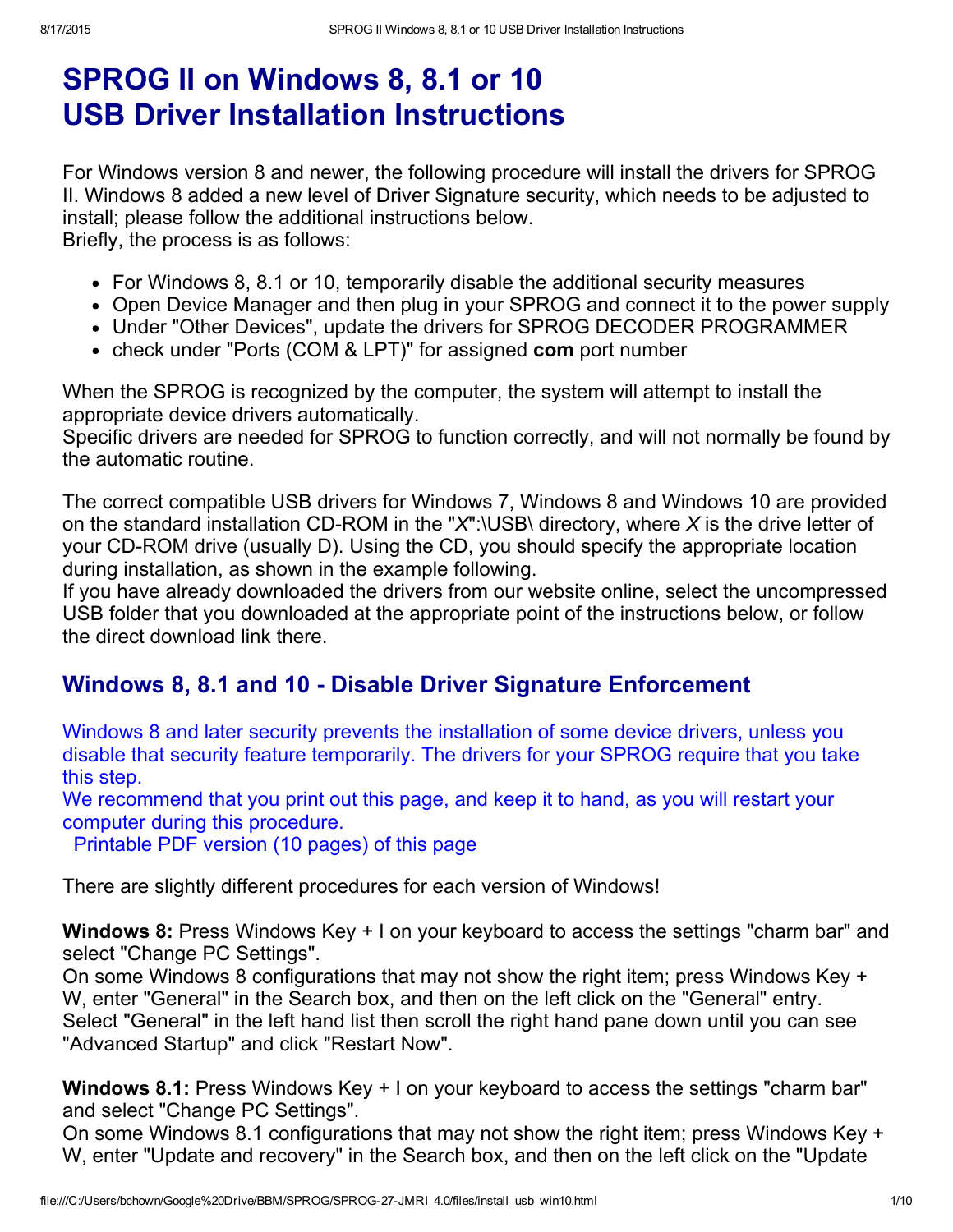### and recovery" entry.

Select "Update and recovery" in the left hand list, then choose "Recovery". Scroll the right hand pane down until you can see "Advanced Startup" and click "Restart Now".



### Continue below

Windows 10: From the Start Menu select Settings, or press Windows Key + I on your keyboard to access the Settings App.



Select "Update and Security" in the left hand list, then choose "Recovery". In the right hand pane under "Advanced startup" and click "Restart Now".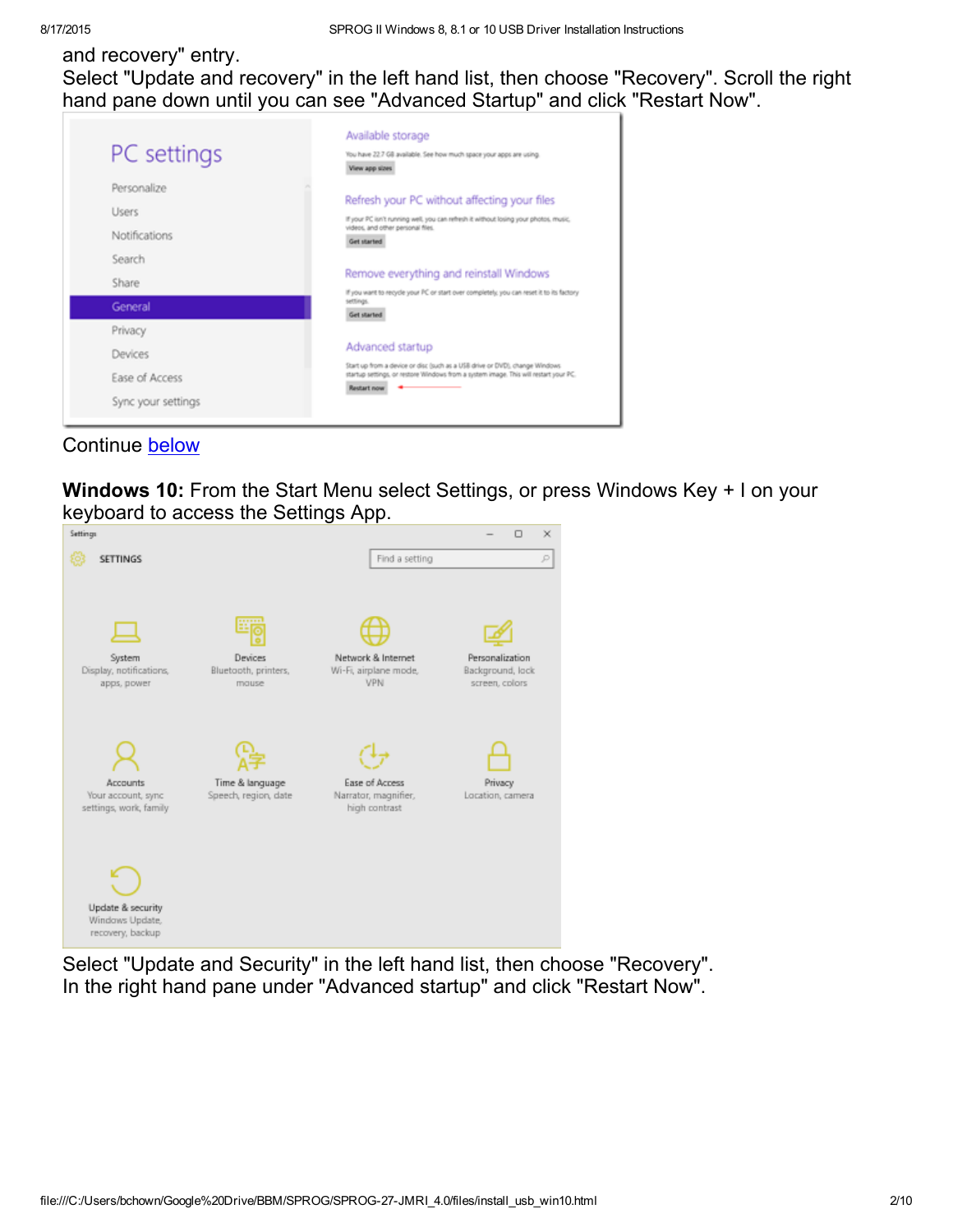#### 8/17/2015 SPROG II Windows 8, 8.1 or 10 USB Driver Installation Instructions

| ×<br>€<br>Settings<br>с<br>193<br>Find a setting<br>R<br><b>UPDATE &amp; SECURITY</b><br>Windows Update<br>Reset this PC<br>Windows Defender<br>If your PC isn't running well, resetting it might help. This lets you<br>choose to keep your files or remove them, and then reinstalls<br>Backup<br>Windows.<br>Get started<br>Recovery<br>Activation<br>Advanced startup<br>For developers<br>Start up from a device or disc (such as a USB drive or DVD),<br>change Windows startup settings, or restore Windows from a<br>system image. This will restart your PC.<br>Restart now | טו ט∠וי | <u>SEROG II WINGOWS 0, 0.1 OF TO OSD DITVEL IIISLANAI</u> |
|--------------------------------------------------------------------------------------------------------------------------------------------------------------------------------------------------------------------------------------------------------------------------------------------------------------------------------------------------------------------------------------------------------------------------------------------------------------------------------------------------------------------------------------------------------------------------------------|---------|-----------------------------------------------------------|
|                                                                                                                                                                                                                                                                                                                                                                                                                                                                                                                                                                                      |         |                                                           |
|                                                                                                                                                                                                                                                                                                                                                                                                                                                                                                                                                                                      |         |                                                           |
|                                                                                                                                                                                                                                                                                                                                                                                                                                                                                                                                                                                      |         |                                                           |
|                                                                                                                                                                                                                                                                                                                                                                                                                                                                                                                                                                                      |         |                                                           |
|                                                                                                                                                                                                                                                                                                                                                                                                                                                                                                                                                                                      |         |                                                           |
|                                                                                                                                                                                                                                                                                                                                                                                                                                                                                                                                                                                      |         |                                                           |
|                                                                                                                                                                                                                                                                                                                                                                                                                                                                                                                                                                                      |         |                                                           |
|                                                                                                                                                                                                                                                                                                                                                                                                                                                                                                                                                                                      |         |                                                           |
|                                                                                                                                                                                                                                                                                                                                                                                                                                                                                                                                                                                      |         |                                                           |
|                                                                                                                                                                                                                                                                                                                                                                                                                                                                                                                                                                                      |         |                                                           |
|                                                                                                                                                                                                                                                                                                                                                                                                                                                                                                                                                                                      |         |                                                           |

On some Windows 10 configurations that may not show the right item;

An alternative way to restart is to press Windows Key  $+ R$  to bring up the Run box. Type shutdown /r /o and hit Enter.

Windows informs you that you are about to be signed off. Click Close, and your PC will restart.

### All Windows 8 and later versions

When Windows restarts click "Troubleshoot".



Click "Advanced Options".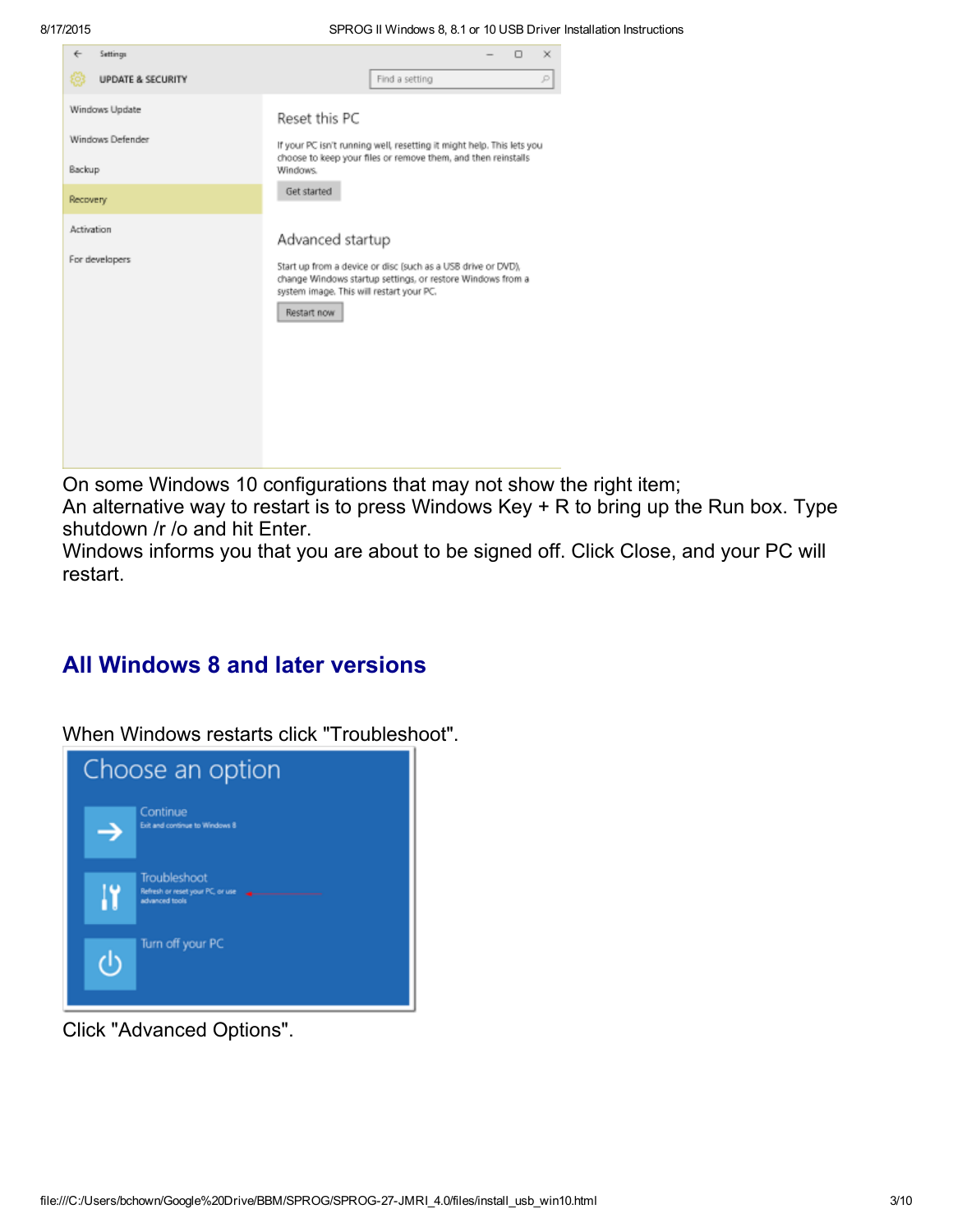

### Click "Startup Settings"



Click "Restart". Windows will restart into the Startup Settings menu.



When Windows again restarts,

Press 7 on your keyboard to "Disable Driver Signature Enforcement"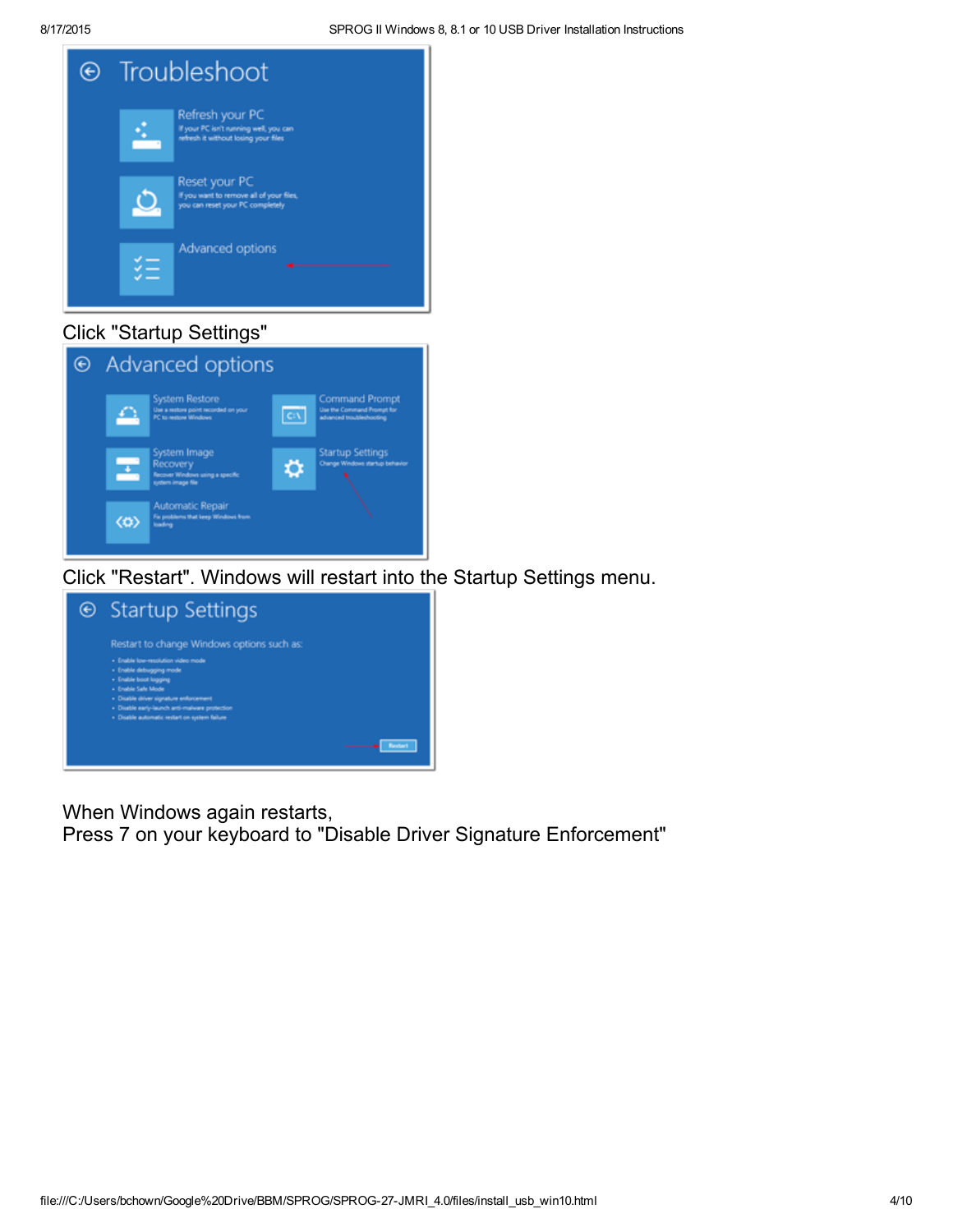

Your PC will reboot. Proceed with the USB Drivers installation as listed below.

Note: The changed settings are needed for driver installation only, and are only temporary. All settings will return to normal next time your computer is restarted.

### **USB Drivers - Installation**

Open Device Manager. Depending upon your edition of Windows, this may be accessed by slightly different paths.

On Windows 8 or 8.1, bring up the Power User Menu with your keyboard by pressing the WIN (Windows) key and the X key together, and select Device Manager. On Windows 10, type Device Manager in the "Ask me anything" search box.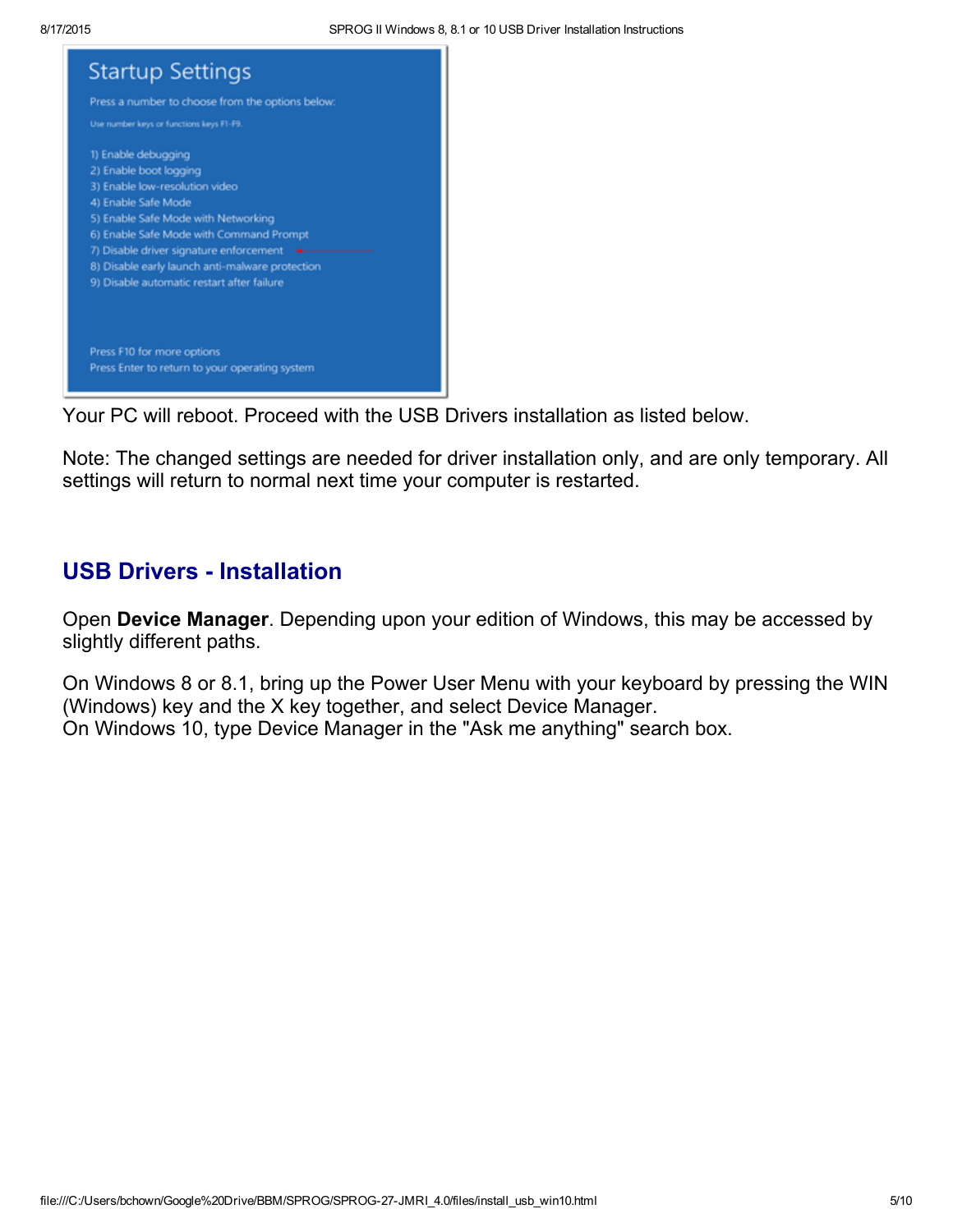| <b>Batteries</b>                                              |
|---------------------------------------------------------------|
| <b>Bluetooth Radios</b>                                       |
| <b>D</b> Computer                                             |
| Disk drives                                                   |
| Display adapters                                              |
| DVD/CD-ROM drives                                             |
| <b>De Um</b> Human Interface Devices                          |
| DE ATA/ATAPI controllers                                      |
| D . U IEEE 1394 Bus host controllers                          |
| 4 Imaging devices                                             |
| facap, FastAccess Video Capture                               |
| <b>Integrated Webcam</b>                                      |
| <b>Explored</b> Keyboards                                     |
| Mice and other pointing devices                               |
| Monitors                                                      |
| <b>A</b> Network adapters                                     |
| Bluetooth Device (Personal Area Network)                      |
| Bluetooth Device (RFCOMM Protocol TDI)                        |
| Cisco AnyConnect VPN Virtual Miniport Adapter for Windows x64 |
| Dell Wireless 1520 Wireless-N WLAN Mini-Card                  |
| Microsoft Virtual WiFi Miniport Adapter                       |
| NVIDIA nForce 10/100/1000 Mbps Ethernet                       |
| VMware Virtual Ethernet Adapter for VMnet1                    |
| WMware Virtual Ethernet Adapter for VMnet8                    |
| 4 De) Other devices                                           |
| SPROG DECODER PROGRAMMER                                      |
| <b>Processors</b>                                             |
| SD host adapters                                              |
| Sound, video and game controllers                             |
| <b>System devices</b>                                         |
| J. Universal Serial Bus controllers                           |
| Generic USB Hub                                               |
| Standard Enhanced PCI to USB Host Controller                  |
|                                                               |
|                                                               |

The SPROG DECODER PROGRAMMER will (most likely) appear under "Other Devices" Point to the SPROG DECODER PROGRAMMER entry and press the Right mouse button. Select "Update Driver Software", or select Properties, and under the Drivers tab, click "Update Drivers"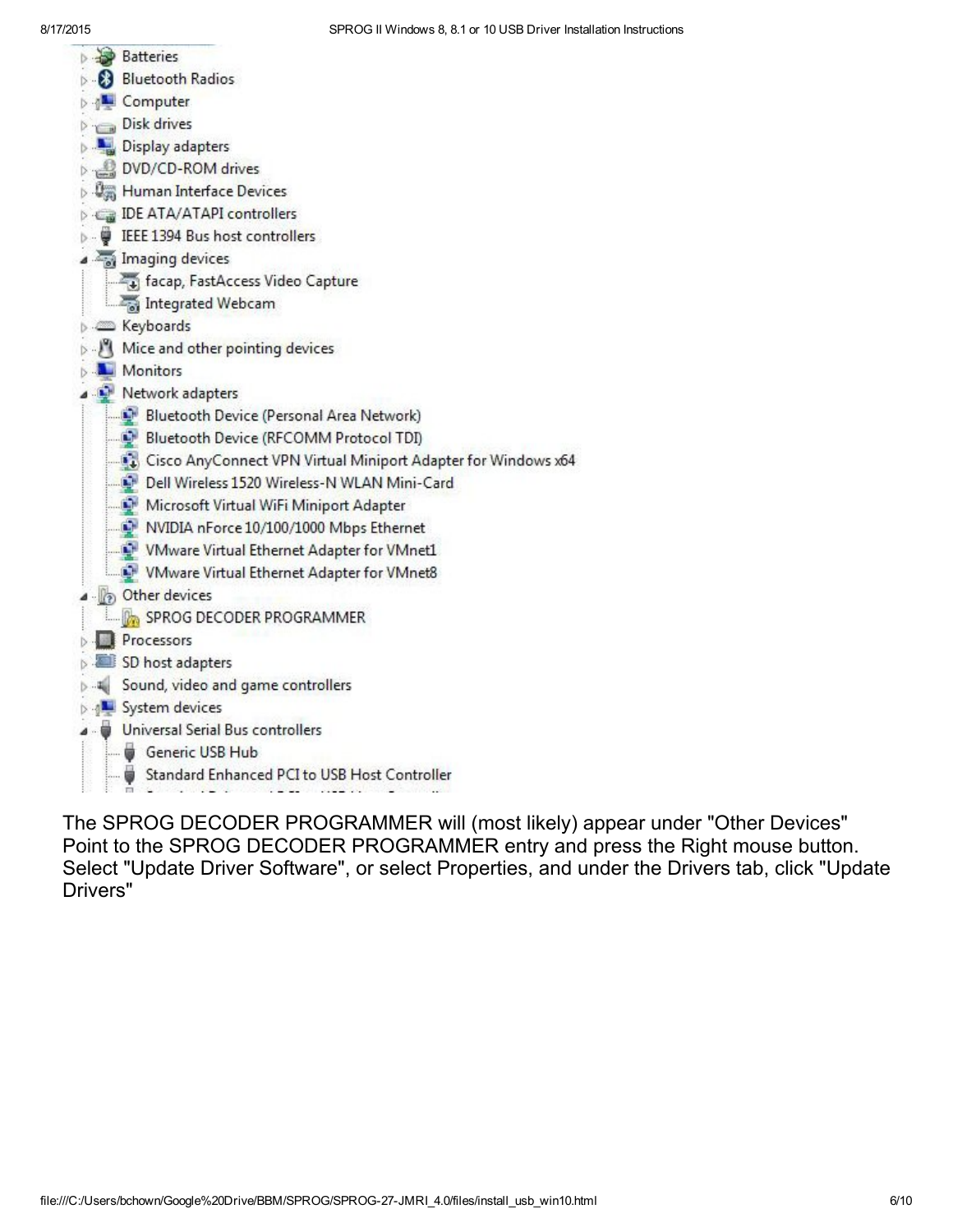| How do you want to search for driver software?                                                                                                                                                                                         |
|----------------------------------------------------------------------------------------------------------------------------------------------------------------------------------------------------------------------------------------|
| Search automatically for updated driver software<br>Windows will search your computer and the Internet for the latest driver software<br>for your device, unless you've disabled this feature in your device installation<br>settings. |
| Browse my computer for driver software<br>Locate and install driver software manually.                                                                                                                                                 |

Click "Browse my computer for driver software", and the window shown below will open.

Click the Browse button to find the drive letter for the CD-ROM supplied with SPROG II.

Be sure to Check the "Include subfolders" box.

(If you do not have the CD, click here to download the USB Windows 2000 XP Vista 7 package for the drivers to install.

These are compressed "zip" files and will need to be extracted by Windows, or a third party "zip" program.

To uncompress these files, find them (probably in your "Downloads" folder) using the File Explorer, and then point to the item and double-click.

This will open the compressed zip file and show a single entry with essentially the same name as the compressed file. Do not double-click that; instead drag it out of this window onto an empty space on the Desktop (background) of your screen, where it will be easy to find in the next step!

You will briefly see a small window telling you that Windows is uncompressing the files.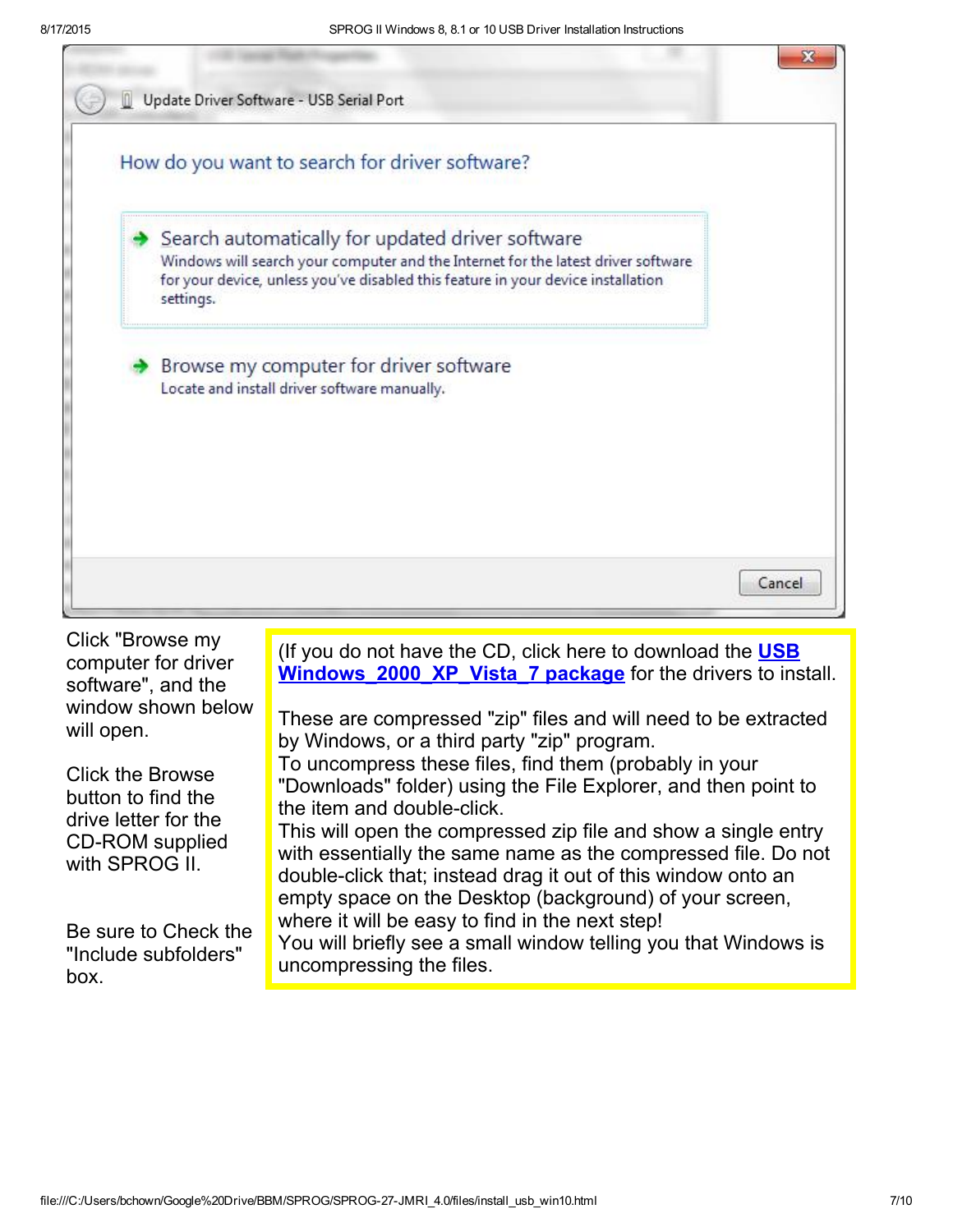|                                                                                                          | ×                                                                                        |
|----------------------------------------------------------------------------------------------------------|------------------------------------------------------------------------------------------|
| Update Driver Software - USB Serial Port                                                                 |                                                                                          |
| Browse for driver software on your computer                                                              |                                                                                          |
| Search for driver software in this location:                                                             |                                                                                          |
| D:\                                                                                                      | Browse                                                                                   |
| Include subfolders                                                                                       |                                                                                          |
| Let me pick from a list of device drivers on my computer<br>software in the same category as the device. | This list will show installed driver software compatible with the device, and all driver |
|                                                                                                          | Cancel<br>Next                                                                           |

The wizard will take a short time to find and verify the drivers in this location.

| Don't install this driver software                                                                                                                                      |
|-------------------------------------------------------------------------------------------------------------------------------------------------------------------------|
| You should check your manufacturer's website for updated driver software<br>for your device.                                                                            |
| Install this driver software anyway                                                                                                                                     |
| Only install driver software obtained from your manufacturer's website or<br>disc. Unsigned software from other sources may harm your computer or steal<br>information. |

The base drivers are fully compatible with Windows7 and Windows8, 8.1 or 10, and those supplied on the CD are the latest drivers. To make them SPROG device specific, the .inf files have been custom configured, which surprises Windows, and causes this dialogue to appear. The drivers we supply are correct and are perfectly safe to use.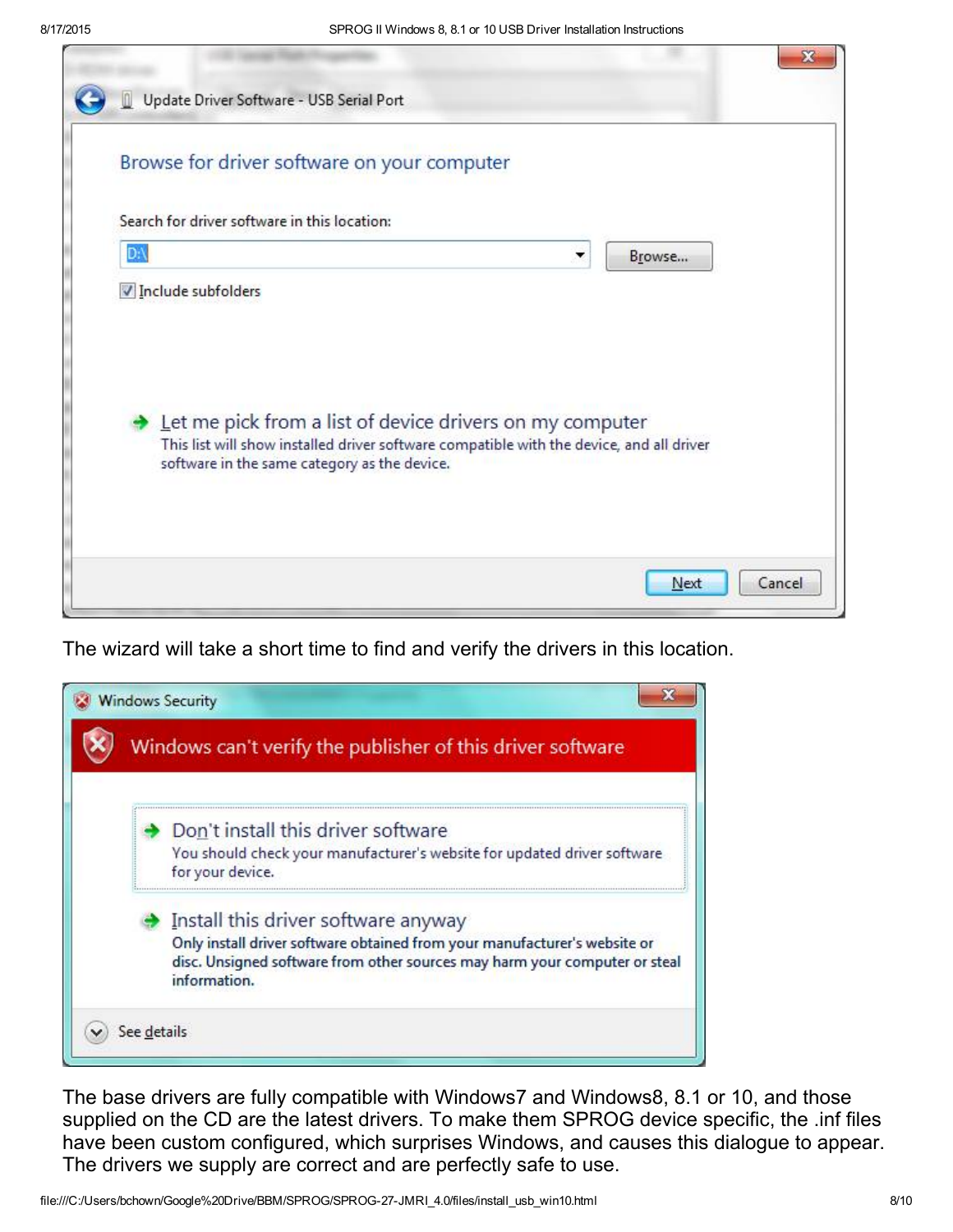Click "Install this driver software anyway".



Click "Close".

Now return to the Device Manager, and the entry will have changed.



**Important! Repeat the process**, updating the drivers on this entry, and following exactly the same steps.

Do not cancel this next sequence, even though it appears duplicate! There are two levels of driver that have to be installed.

Point to the "USB Serial Port" entry and press the Right mouse button. Select "Update Driver Software", or select Properties, and under the Drivers tab, click "Update Drivers" and then follow the same sequence of steps as above.

Finally, the installation will complete, and the assigned serial port number will be displayed, see below.